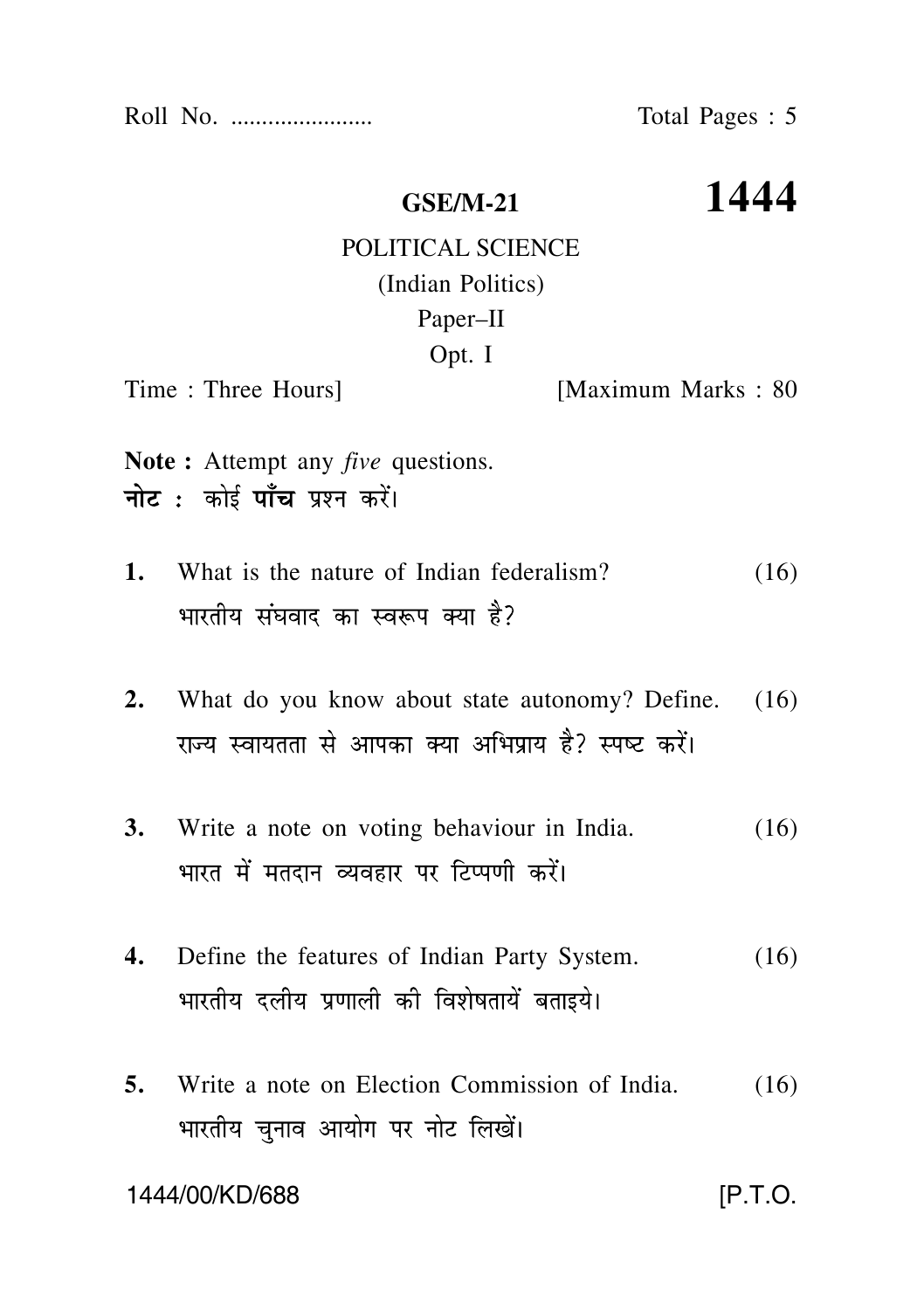- **6.** What do you mean by Politics of Defection? (16) दल बदल पर आपके क्या विचार हैं. स्पष्ट करो?
- **7.** How the impact of caste in Indian Politics? (16) जाति ने भारतीय राजनीति को कहाँ तक प्रभावित किया है?
- **8.** Critically define the defects in Indian Electoral System? (16) भारतीय चनाव प्रणाली के दोष क्या हैं आलोचनात्मक व्याख्या करें?
- **9.** Objective type (Multiple Choice) : वस्तुनिष्ठ प्रश्न (बहुविकल्पी):
	- (i) How many states in India?
		- (a) 22
		- (b) 25
		- $(c)$  28
		- $(d)$  29.

भारत में कितने राज्य हैं?

- $(31)$  22
- $(\bar{a})$  25
- $(\frac{\pi}{6})$  28
- $(3)$  29.
- (ii) Adult in India
	- (a) 18 years
	- (b) 21 years
	- $(c)$  25 years
	- (d) 35 years.

1444/00/KD/688 2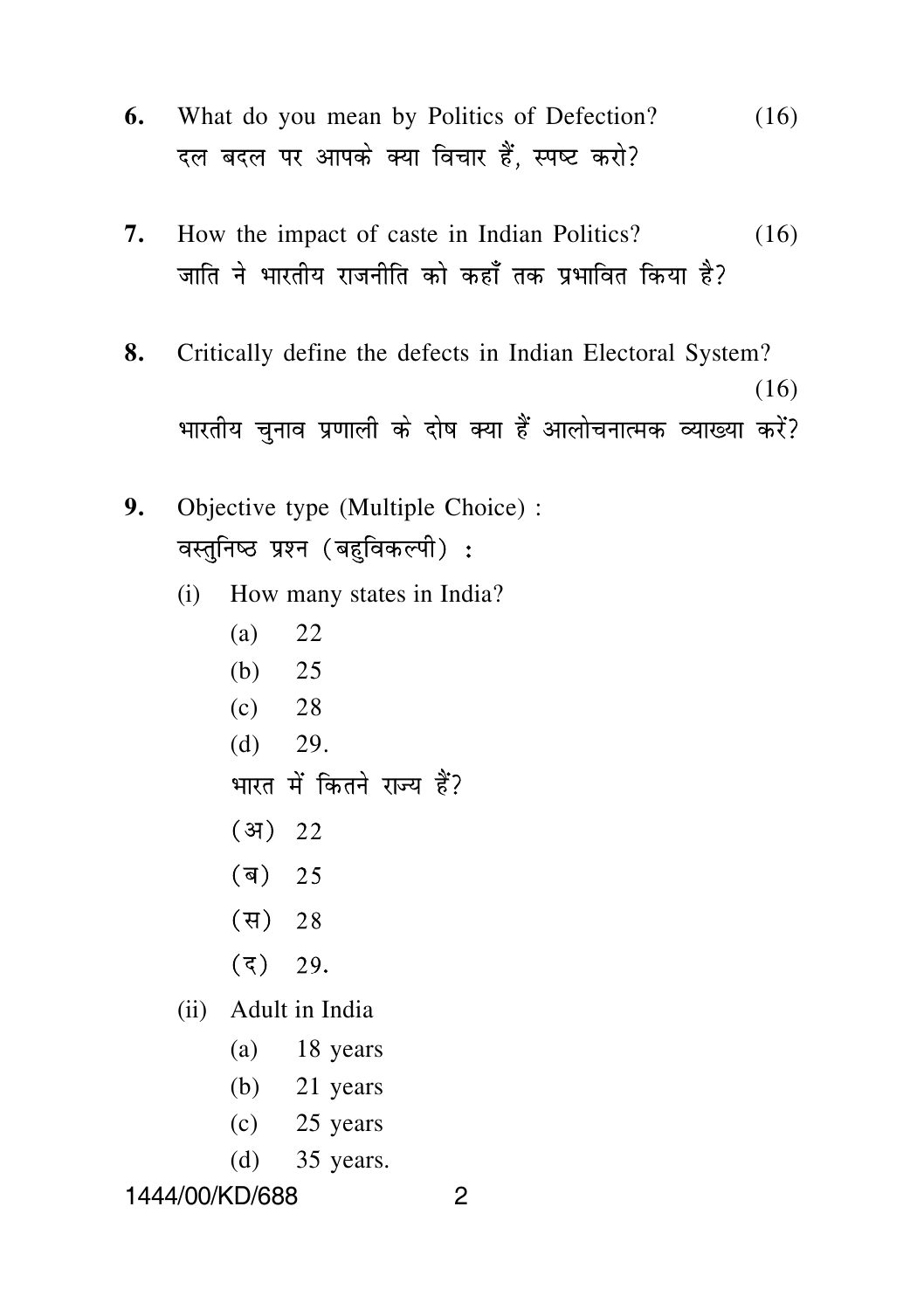भारत में व्यस्क हैं (अ) 18 वर्ष (ब) 21 वर्ष (स) 25 वर्ष (द) 35 वर्ष। (iii) Nomination in Lok Sabha by President?  $(a)$  1 (b)  $2$  $(c)$  3  $(d) 4.$ राष्ट्रपति लोकसभा में सदस्य मनोनित करता है  $(3) 1$  $(\overline{q})$  2  $(\overline{H})$  3  $(3)$  4.

- (iv) Term of the member of Lok Sabha
	- $(a)$  4 years
	- $(b)$  5 years
	- (c) 6 years
	- (d) 10 years.
	- लोक सभा का कार्यकाल
	- (अ) 4 वर्ष
	- (ब) 5 वर्ष
	- (स) 6 वर्ष
	- $(3)$  10 वर्ष।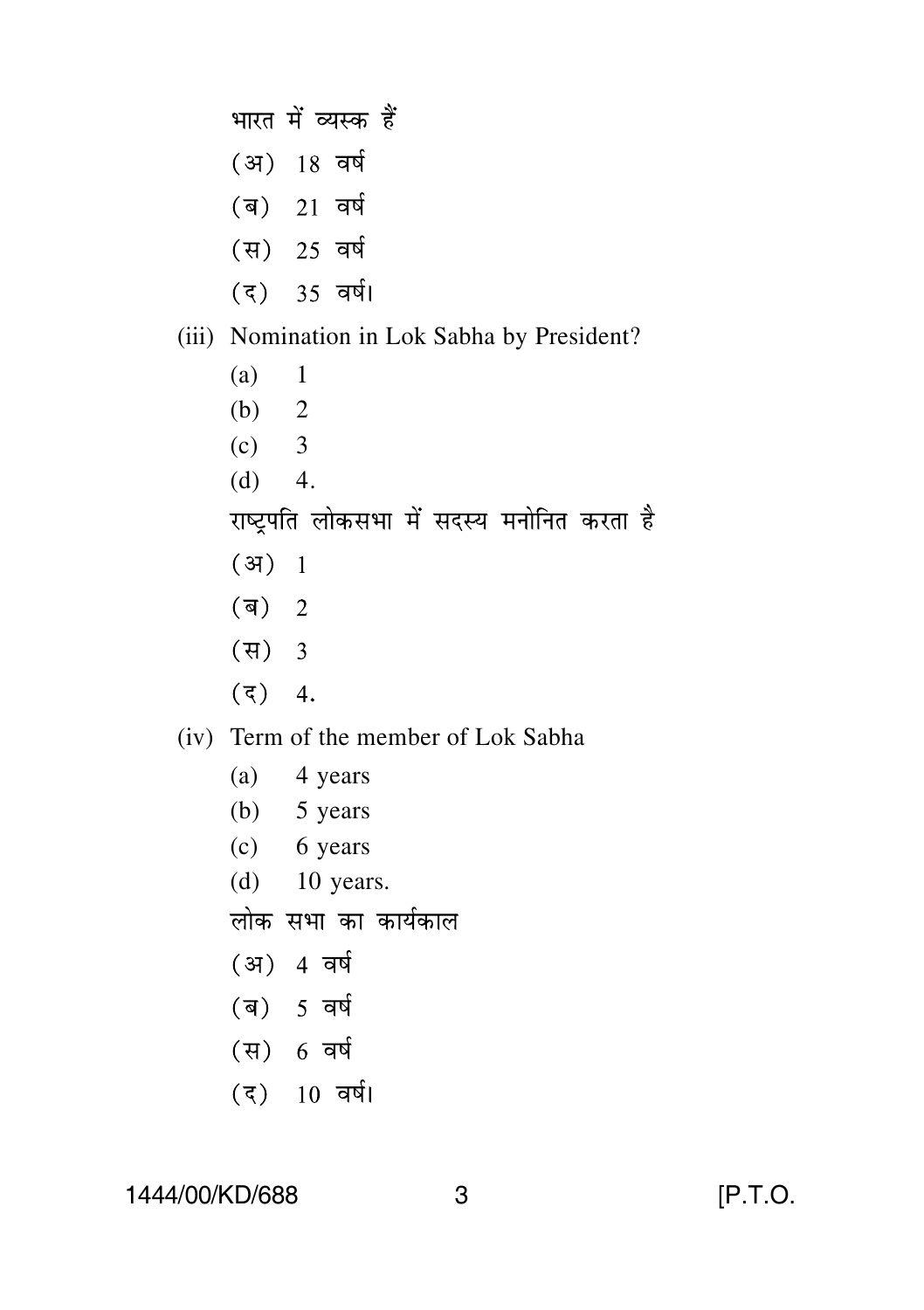- (v) Who said I am in favour of strong centre?
	- (a) Pt. Nehru
	- (b) Dr. Ambedkar
	- (c) Mahatma Gandhi
	- (d) Sardar Patel.

किसने कहा 'मैं शक्तिशाली केन्द्र के पक्ष में हूँ'?

- (अ) पं. नेहरू
- (ब) डा. अम्बेडकर
- (स) महात्मा गांधी
- (द) सरदार पटेल।
- (vi) How many members in Sarkaria Commission?
	- (a) 3
	- (b)  $4$
	- $(c) 5$
	- $(d) 6.$

सरकारिया कमीशन में कितने सदस्य हैं?

- $(37)$  3
- $(\overline{q})$  4
- $(\frac{\pi}{3})$  5
- $(5)$  6.
- (vii) How many Union Territories in India?
	- $(a) 6$
	- (b) 7
	- $(c)$  9
	- $(d)$  12.

1444/00/KD/688 4